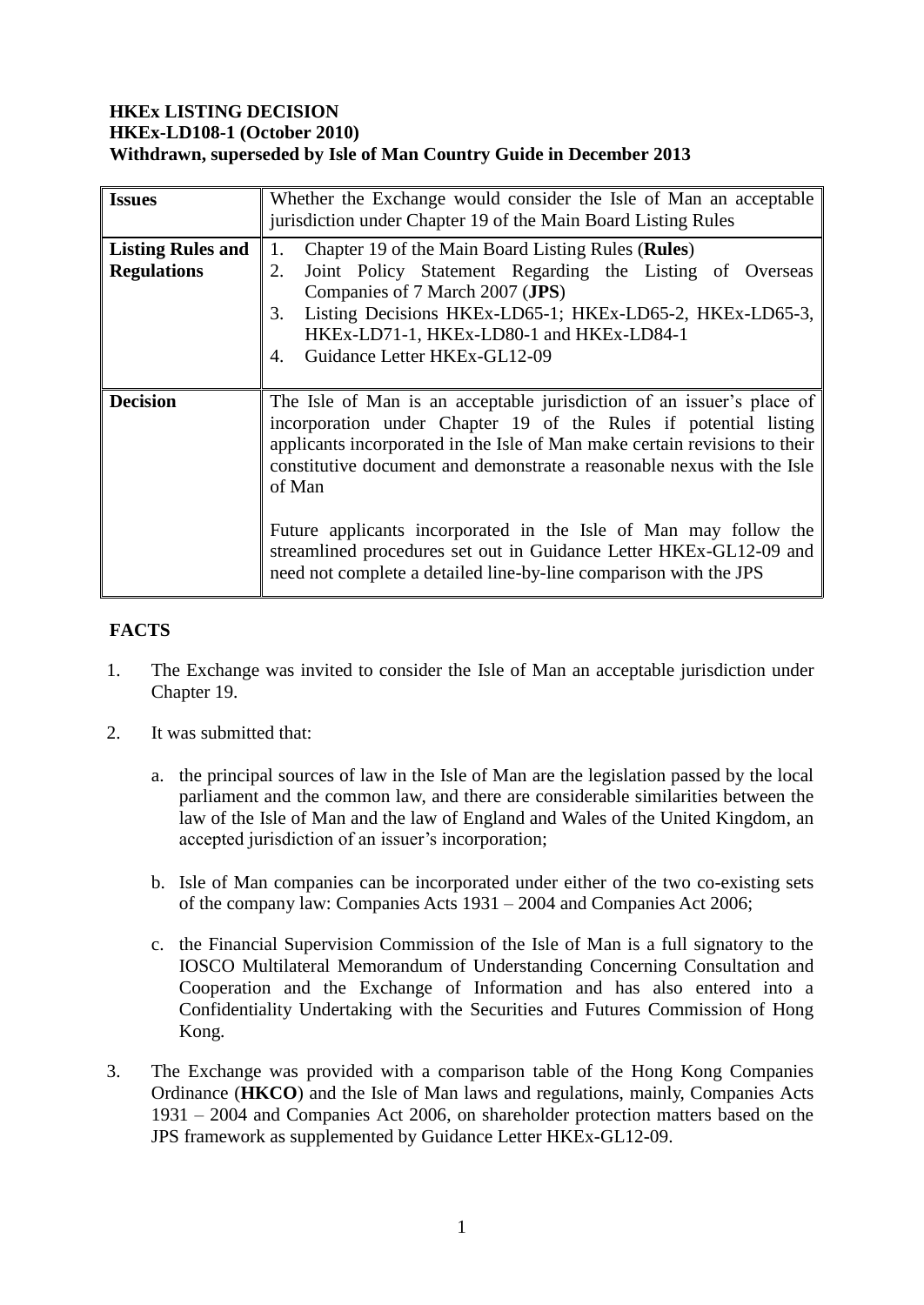## **APPLICABLE RULES, REGULATIONS AND PRINCIPLES**

- 4. All listing applicants must ensure that they are able to and will comply with the Rules, the Securities and Futures Ordinance and the Hong Kong Codes on Takeovers and Mergers and Share Repurchases (**Takeovers Codes**).
- 5. Chapter 19 provides a general framework for overseas companies seeking a listing on the Exchange. In particular, under Rule 19.05(1)(b), when considering primary listing of securities of an overseas issuer the Exchange may refuse the listing if it is not satisfied that the overseas issuer is incorporated in a jurisdiction which offers at least equivalent standards of shareholder protection to Hong Kong.
- 6. Where the Exchange believes that overseas issuer's jurisdiction of incorporation does not provide shareholder protection standards equivalent to those in Hong Kong, it may approve the listing of the overseas issuer if it makes the variations to its constitutive document the Exchange requires (see Note to Rule 19.05(1)).
- 7. The JPS formalised this process by setting out a list of shareholder protection areas the Exchange takes into account.
- 8. The standards in the JPS were compared against the standards of different overseas jurisdictions in Listing Decisions HKEx-LD65-1, HKEx-LD65-2, HKEx-LD65-3, HKEx-LD71-1, HKEx-LD80-1 and HKEx-LD84-1.
- 9. Guidance Letter HKEx-GL12-09 sets out streamlined procedures for listing overseas companies. Under it, a potential applicant can benchmark the shareholder protection standards in its home jurisdiction to any one of the recognised or accepted jurisdictions, instead of benchmarking to Hong Kong.

## **ANALYSIS**

10. Where an applicant proposes to change its corporate practices (e.g., by amending its constitutive document or administrative procedures) to achieve equivalence with the shareholder protection standards of Hong Kong, there may be more than one acceptable way to do so. The Exchange does not prescribe the method used.

#### *Matters under the JPS*

- 11. It was submitted that, for the purpose of the JPS, where Hong Kong law appears to provide a higher level of shareholder protection than the Isle of Man law, the constitutive document of the potential applicant would be amended to address the differences (see **Annex I** and **Annex II**).
- 12. It was submitted that, subject to the amendments to their constitutive documents, potential Isle of Man applicants should be able to demonstrate a shareholder protection level at least equivalent to or broadly commensurate with that in Hong Kong, and that nothing in the laws of the Isle of Man would prevent potential applicants from adopting such amendments.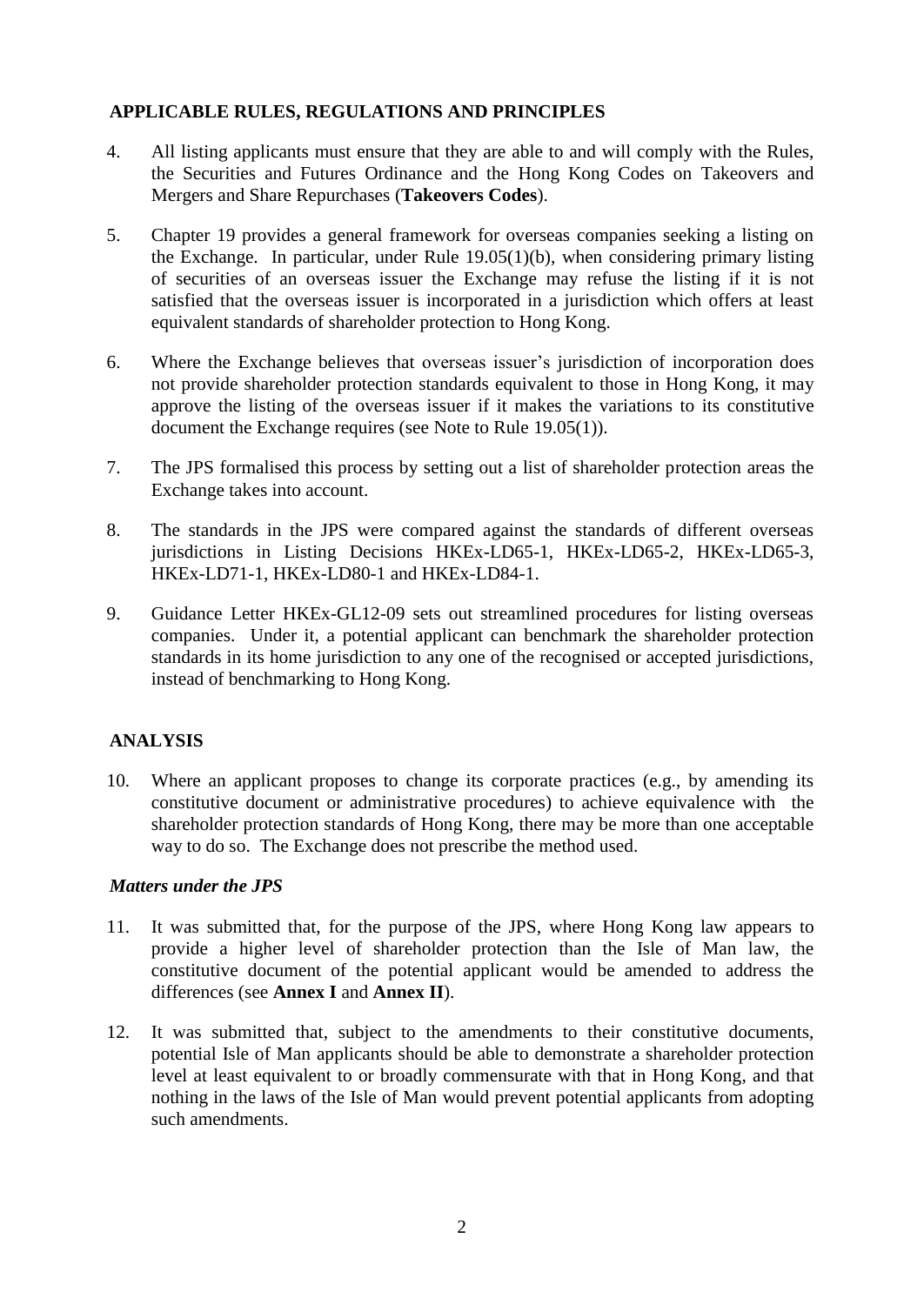#### *Nexus to be established*

13. A potential Isle of Man incorporated applicant needs to demonstrate to the Exchange that there is a reasonable nexus between its operations and the Isle of Man.

### **CONCLUSION**

- 14. Based on the submission, the Exchange considered that the Isle of Man is an acceptable overseas jurisdiction subject to the potential listing applicant making certain revisions to its constitutive document and demonstrating a reasonable nexus with the Isle of Man.
- 15. It would be required to submit at the time of filing its listing application:
	- a. a confirmation from the sponsor that it has considered and reviewed all material shareholder protection areas in its due diligence review under Practice Notice 21 of the Rules and that it is independently satisfied that the shareholder protection offered in the Isle of Man is at least equivalent to that in Hong Kong or any one of the recognised or accepted jurisdictions; and
	- b. a legal opinion and the sponsor's confirmation that the applicant's constitutive document does not contain provisions which will prevent it from complying with the Rules, the Securities and Futures Ordinance – Part XV and the Takeovers Codes, to the extent they apply.
- 16. Future applicants incorporated in the Isle of Man may follow the streamlined procedures set out in Guidance Letter HKEx-GL12-09 and need not complete a detailed line-by-line comparison with the JPS.

## **NOTES TO ISSUERS AND MARKET PRACTITIONERS**

**For any questions relating to this Listing Decision please feel free to contact the Listing Division.**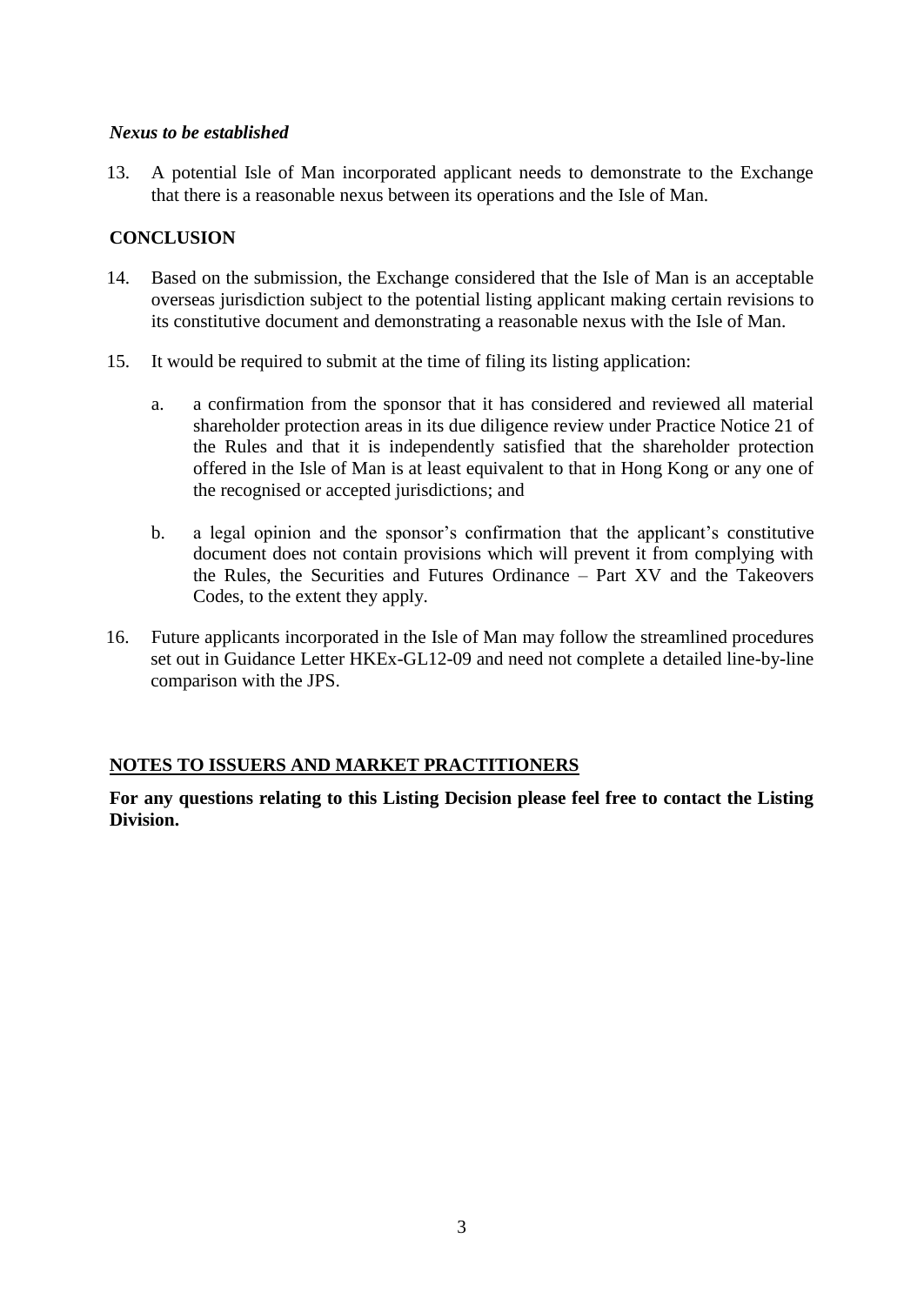# **Companies Acts 1931 – 2004**

|                  | Proposed amendments to the constitutive document                                                                                                                                                                                                                                                                                                                                                                                                                    |
|------------------|---------------------------------------------------------------------------------------------------------------------------------------------------------------------------------------------------------------------------------------------------------------------------------------------------------------------------------------------------------------------------------------------------------------------------------------------------------------------|
| $\boldsymbol{I}$ | Corporate structure that clearly protects principal shareholder rights                                                                                                                                                                                                                                                                                                                                                                                              |
| 1(b)             | The articles of the potential Isle of Man applicant incorporated under the Companies<br>Acts $1931 - 2004$ ( <b>Company</b> ) will be amended to provide equivalent or broadly<br>commensurate provisions as compared to the HKCO (i.e., three-quarter majority<br>voting threshold and rights of members holding not less than 10% of the nominal<br>value of the issued shares of that class to make a petition to the court to have the<br>variation cancelled). |
| 1(e)             | The articles of the Company will be drafted to provide equivalent or broadly<br>commensurate provisions as compared to the HKCO.                                                                                                                                                                                                                                                                                                                                    |
| 1(f)             | The articles of the Company will be drafted to provide that:                                                                                                                                                                                                                                                                                                                                                                                                        |
|                  | its branch register of members in Hong Kong shall be open to inspection by<br>members free of charge and by any other person upon payment of a fee<br>determined by the Board;                                                                                                                                                                                                                                                                                      |
|                  | closure of the register will be on terms comparable to the current provisions<br>$\bullet$<br>of the Hong Kong law; and                                                                                                                                                                                                                                                                                                                                             |
|                  | notice of closure of the register of members will be in accordance with Rule<br>13.66.                                                                                                                                                                                                                                                                                                                                                                              |
| 1(g)             | Such circumstances are clearly stated in the law. In addition, the articles of the<br>Company will be drafted to provide that Sections 168 and 168B of the HKCO will<br>apply to all takeover offers for the Company, and that the Company shall comply<br>with the Takeovers Codes where they apply.                                                                                                                                                               |
| $\overline{2}$   | Fair proceedings for general meetings to enable shareholders to utilise their rights<br>in full                                                                                                                                                                                                                                                                                                                                                                     |
| 2(b)             | The articles of the Company will be drafted to provide a lower threshold of 5%, and<br>that where the members requisitioned an extraordinary general meeting the<br>Company must comply with Sections 113 and 115A of the HKCO, as if they applied<br>to the Company.                                                                                                                                                                                               |
| 2(c)             | The articles of the Company will be drafted to additionally provide for a 21-day<br>written notice period for any annual general meeting and any extraordinary general<br>meeting convened for passing a special resolution (i.e., where the approval of 75% of<br>its members is required), or a resolution appointing a director, or a resolution of which<br>special notice has been given to the Company.                                                       |
| 2(e)             | The articles of the Company will be drafted to provide equivalent or broadly<br>commensurate provisions as compared to the HKCO, include the wording suggested in<br>Paragraph 6 of Section 1 of Appendices 13A and 13B to the Rules and explicitly state<br>the right of the nominees of a recognised clearing house to appoint representatives.                                                                                                                   |
| 2(f)             | The articles of the Company will be drafted to provide equivalent or broadly<br>commensurate provisions as compared to the HKCO.                                                                                                                                                                                                                                                                                                                                    |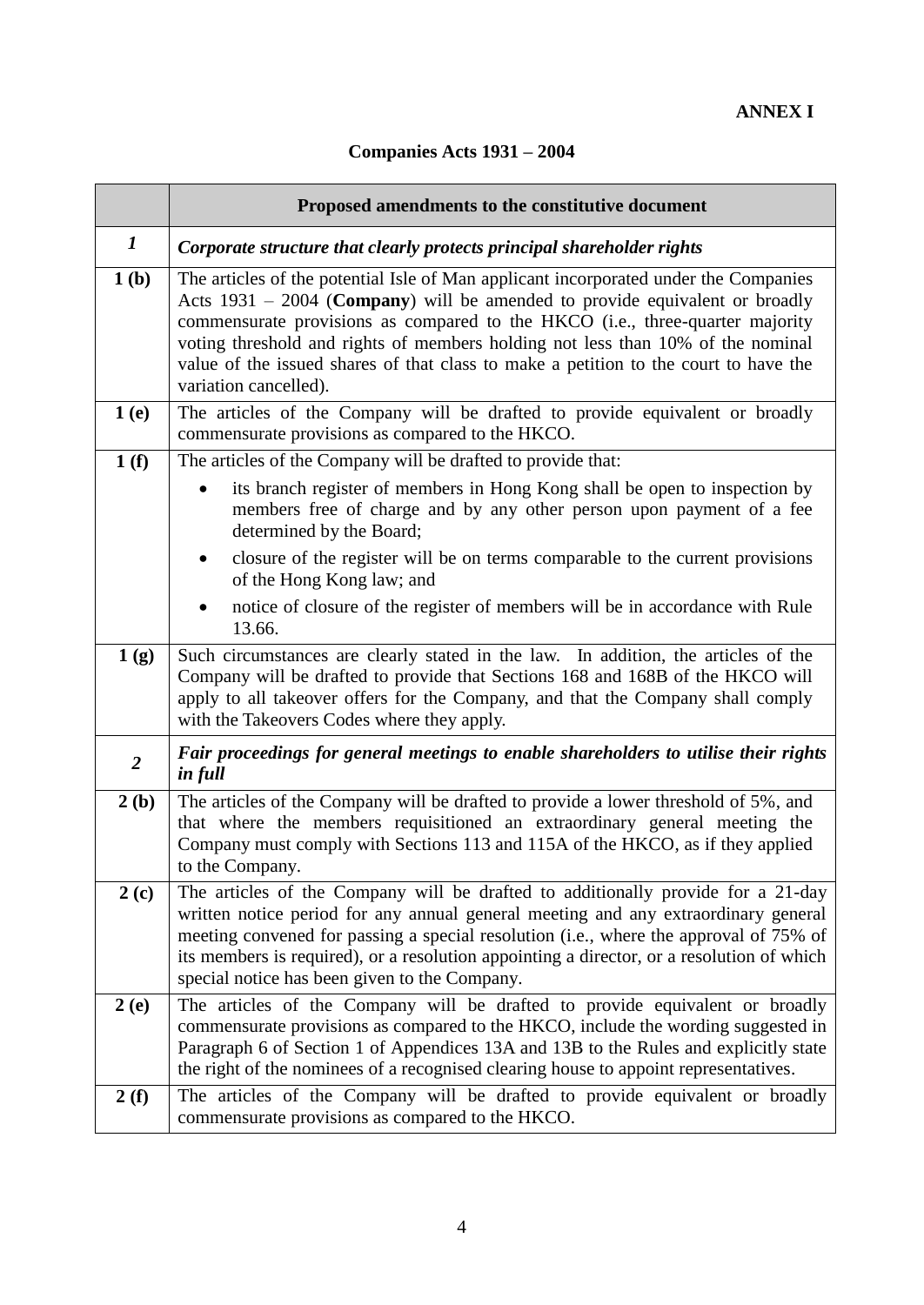| $\mathfrak{Z}$   | Corporate governance measures that ensure the powers of directors are<br>reasonably contained and subject to reasonable scrutiny                                                                                                           |
|------------------|--------------------------------------------------------------------------------------------------------------------------------------------------------------------------------------------------------------------------------------------|
| 3(a)             | The articles of the Company will be drafted to provide equivalent or broadly<br>commensurate provisions as compared to the HKCO.                                                                                                           |
| 3 <sub>(c)</sub> | The articles of the Company will be drafted to provide equivalent or broadly<br>commensurate provisions as compared to the HKCO.                                                                                                           |
| 3(d)             | The articles of the Company will be drafted to provide that the Company shall be<br>subject to the prohibitions contained in Section 157H of the HKCO and to the<br>exceptions referred to therein, as if the same applied to the Company. |
| 3(e)             | The articles of the Company will be drafted to provide equivalent or broadly<br>commensurate provisions as compared to the HKCO.                                                                                                           |
| $\boldsymbol{4}$ | The notion of capital maintenance is enshrined in the Company's corporate<br>structure and with respect to all its corporate actions                                                                                                       |
| 4(d)             | The articles of the Company will be drafted to provide that the dividends payment<br>must be subject to Sections 79B and 79C of the HKCO, as if they applied to the<br>Company.                                                            |
| <b>4</b> (e)     | Such circumstances are clearly stated in the law.                                                                                                                                                                                          |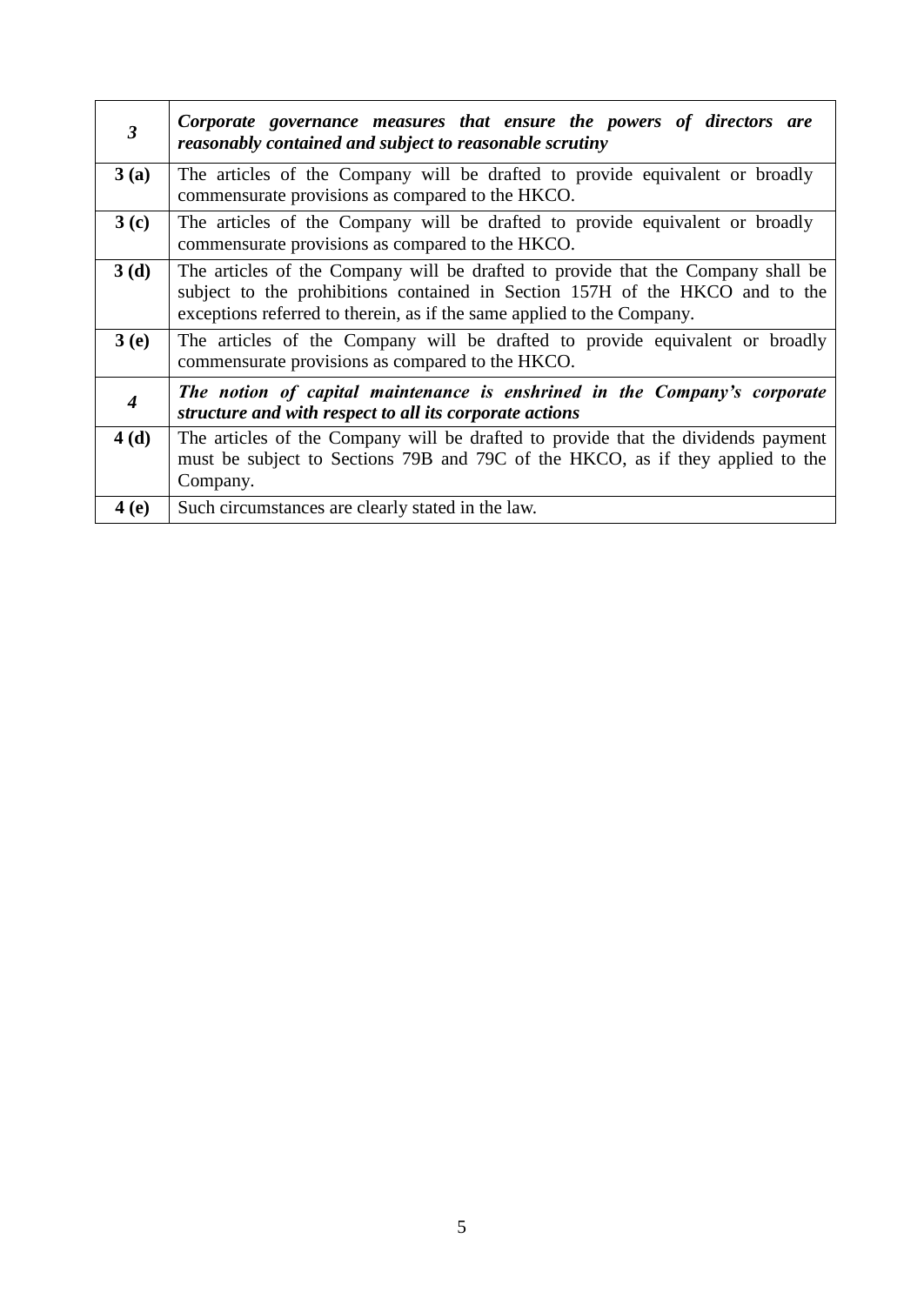# **Companies Act 2006**

|                | Proposed amendments to the constitutive document                                                                                                                                                                                                                                                                                                                                                                                                                                                                                                    |
|----------------|-----------------------------------------------------------------------------------------------------------------------------------------------------------------------------------------------------------------------------------------------------------------------------------------------------------------------------------------------------------------------------------------------------------------------------------------------------------------------------------------------------------------------------------------------------|
| $\bm{l}$       | Corporate structure that clearly protects principal shareholder rights                                                                                                                                                                                                                                                                                                                                                                                                                                                                              |
| 1(a)           | The articles of an Isle of Man company incorporated under the Companies Acts<br>2006 (Company) that is publicly listed are typically drafted to require a shareholder<br>approval threshold of 75% for amendments of the constitutional documents.                                                                                                                                                                                                                                                                                                  |
| 1(e)           | The articles of a publicly listed Company are typically drafted to require a<br>shareholder approval threshold of 75% before any variation of class rights may be<br>carried out. The articles of the Company will be drafted to provide equivalent or<br>broadly commensurate provisions as compared to the HKCO (i.e., three-quarter<br>majority voting threshold and rights of members holding not less than 10% of the<br>nominal value of the issued shares of that class to make a petition to the court to<br>have the variation cancelled). |
| 1(c)           | The articles of the Company will be drafted to provide equivalent or broadly<br>commensurate provisions as compared to the HKCO.                                                                                                                                                                                                                                                                                                                                                                                                                    |
| 1(e)           | The articles of the Company will be drafted to provide equivalent or broadly<br>commensurate provisions as compared to the HKCO.                                                                                                                                                                                                                                                                                                                                                                                                                    |
| 1(f)           | The articles of the Company will be drafted to provide that:                                                                                                                                                                                                                                                                                                                                                                                                                                                                                        |
|                | its branch register of members in Hong Kong shall be open to inspection by<br>$\bullet$<br>members free of charge and by any other person upon payment of a fee<br>determined by the Board;                                                                                                                                                                                                                                                                                                                                                         |
|                | closure of the register will be on terms comparable to the current provisions<br>of the Hong Kong law; and                                                                                                                                                                                                                                                                                                                                                                                                                                          |
|                | notice of closure of the register of members will be in accordance with Rule<br>13.66.                                                                                                                                                                                                                                                                                                                                                                                                                                                              |
| 1(g)           | Such circumstances are clearly stated in the law. In addition, the articles of the<br>Company will be drafted to provide that Sections 168 and 168B of the HKCO will<br>apply to all takeover offers for the Company, and that the Company shall comply<br>with the Takeovers Codes where they apply.                                                                                                                                                                                                                                               |
| $\overline{2}$ | Fair proceedings for general meetings to enable shareholders to utilise their rights<br>in full                                                                                                                                                                                                                                                                                                                                                                                                                                                     |
| 2(a)           | The articles of the Company will be drafted to provide equivalent or broadly<br>commensurate provisions as compared to the HKCO.                                                                                                                                                                                                                                                                                                                                                                                                                    |
| 2(b)           | The articles of the Company will be drafted to provide a lower threshold of 5%, and<br>that where the members requisitioned an extraordinary general meeting the<br>Company must comply with Sections 113 and 115A of the HKCO, as if they applied<br>to the Company.                                                                                                                                                                                                                                                                               |